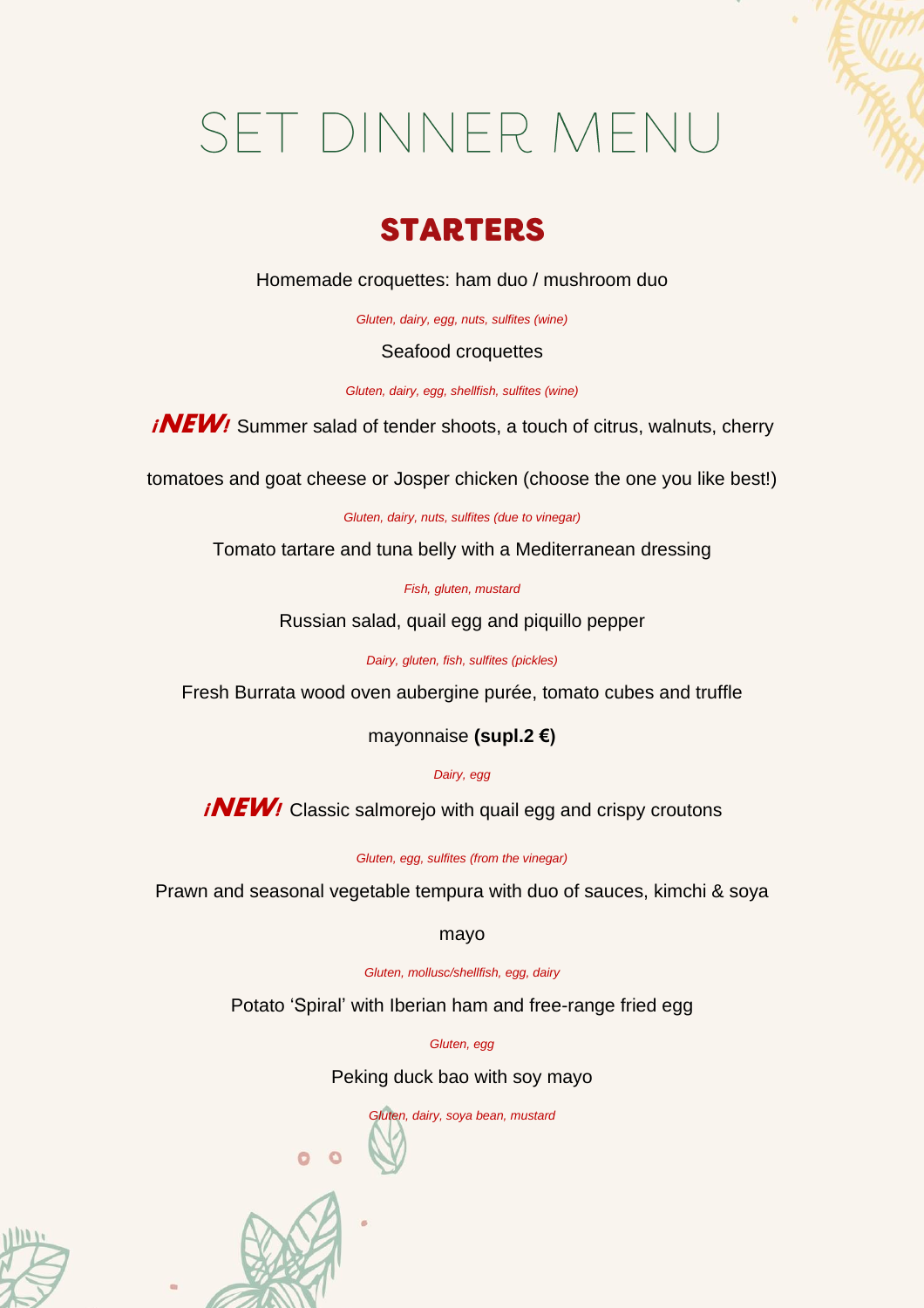**¡NEW!** Pulled braised chicken tacos with pickled onion and a touch of

jalapeño (2 units)

*Gluten, egg*

Trio of mini baos with calamari and garlic mayo

*Gluten, mollusc/shellfish, egg, nut*

Salmon, apple, and red onion ceviche seasoned with citrus tiger milk

*Fish*

**¡NEW!** Seafood Salpicon

*Gluten, fish, crustaceans*

Red tuna tartar bao with hoisin sauce and quail egg

*Gluten, soya bean, fish, nut, sesame*

*iNEW!* Red tuna tartare marinated in hoisin sauce on panko-battered

avocado and quail egg

*Gluten, fish, egg, soy, sulfites*

# **MAIN COURSES**

Thin-crust Pizza Carbonara: bacon, Parmesan shavings, egg yolk, nuts

*Gluten, egg, dairy, nut*

Thin-crust Pizza Iberian ham: tomato, Iberian ham shavings, Parmesan, and

blue cheese cream

*Gluten, dairy*

*iNEW!* "Tonyin". Slow-fermented sourdough pizza, extra-thin, natural tuna,

Josper roasted peppers, red onion, black olives and basil leaves

*Gluten, dairy, fish*

Pizza Napolitana: slow-cooked pork cheek, bechamel, black truffle cream,

purple onion **(supl. 2,60€)**

*Gluten, dairy, nut, sulfites (wine)*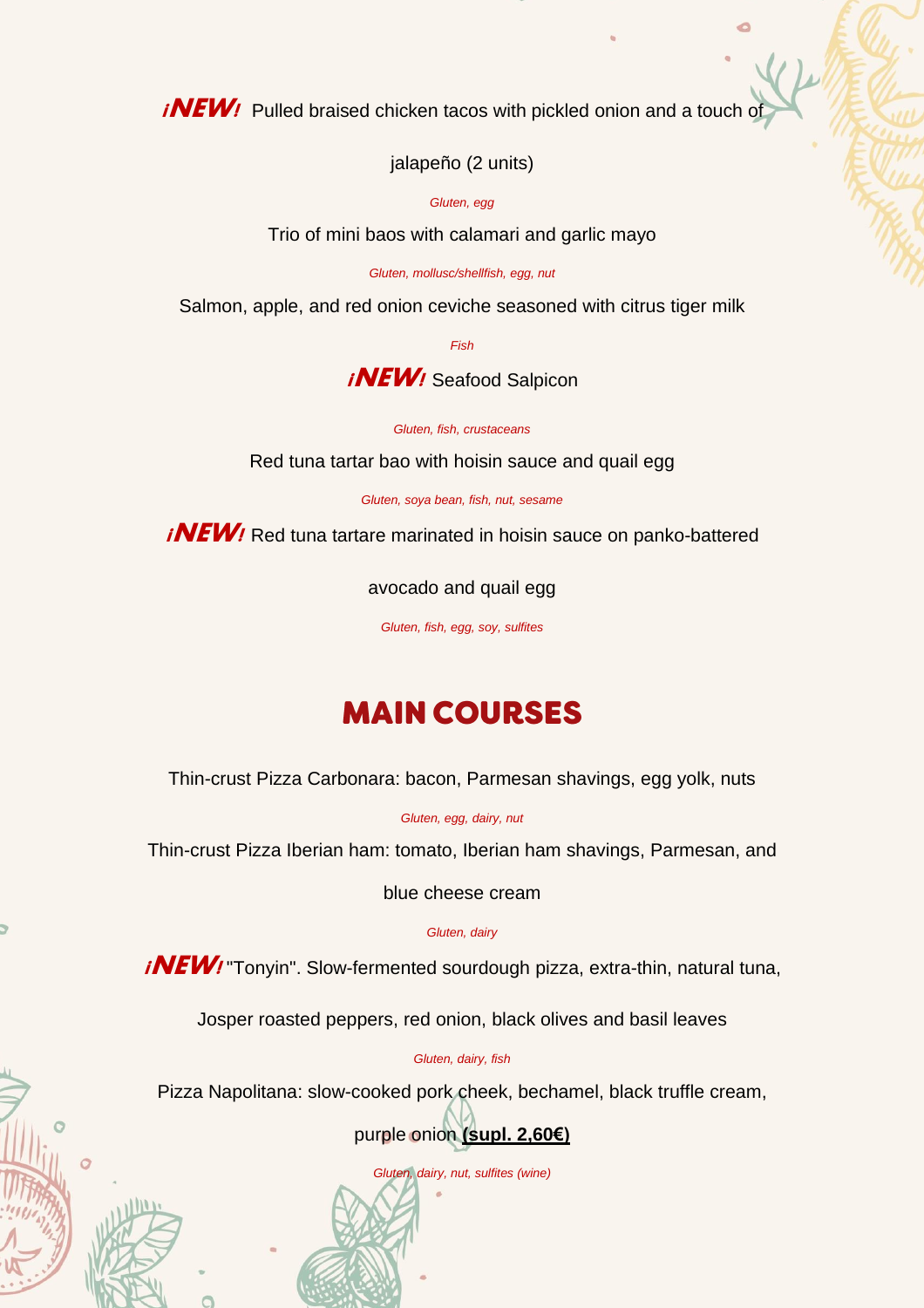Salmon and seasonal vegetables cannelloni and pink bechamel, served with

#### garlic bread

*Gluten, dairy, fish, sulfites (wine)*

Our homemade Bolognese with spanish pepperoni, quail egg and Rigatoni

#### pasta

*Gluten, egg, dairy, sulfites (wine)*

Tikka Masala-style wok noodles with prawns and vegetables

*Egg, dairy, gluten, fish, soya bean, shellfish*

Josper Tuna Tataki with edamame beans and our special dressing

*Soya bean, fish, nut, egg*

Josper Salmón with vegetables

#### *Fish, nut, egg*

Josper Grilled Vegetables

*Gluten*

Josper Pork fillet in a red Thai sauce

*Gluten*

Hamburger (homemade), free-range fried egg, Cheddar cheese and crispy

bacon.

*Gluten, dairy, egg*

Grilled beef churrasco with Argentinian sauce and potatoes **(supl. 3,50€)**

*Gluten*

Josper beef tenderloin steak **(supl. 6.50€)**

*Gluten, dairy*

Beef steak tartare. Prepared at the table **(supl. 8€)**

*Gluten, mustard, fish, egg*

Galician beef ribeye steak. Matured for 30 days **(for 2 persons with an**

## **additional supplement of 15€/kg per person)**

*Gluten*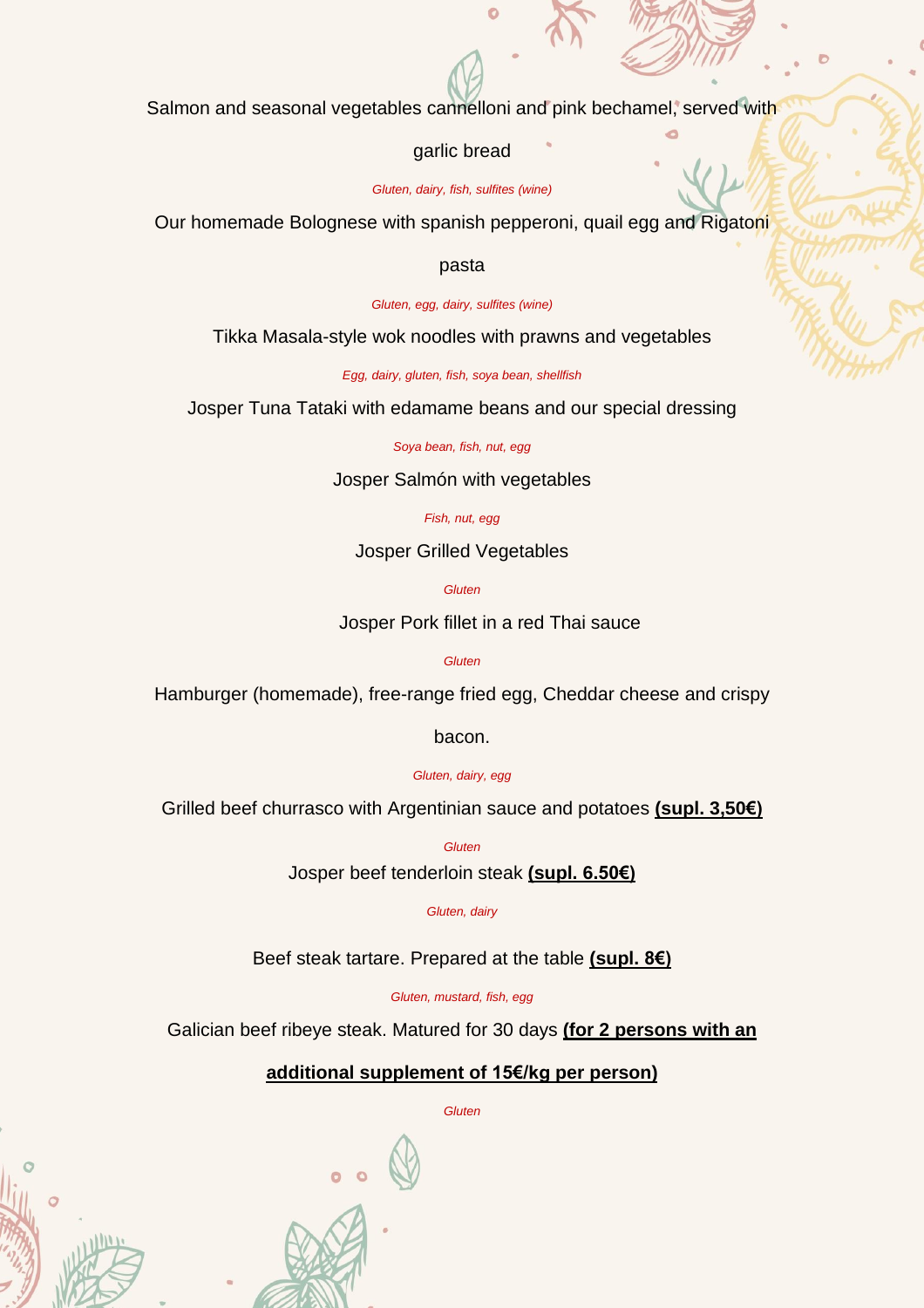

#### Homemade Torrija

*Gluten, dairy, egg*

Profiteroles with chocolate sauce and vanilla ice cream

*Gluten, dairy, egg, soya bean, nut*

Brownie, melted chocolate and a scoop of ice cream

*Gluten, dairy, egg, soya bean, nut*

Homemade tiramisú

*Gluten, dairy, egg, nut*

Lemon sorbet with a dab of strawberry

*Gluten, dairy*

Assortment of ice-creams (to choose)

*Nut, soya bean, dairy, gluten, egg*

Fruit of the day: pineapple

Includes starter, main course and dessert

18,50€

## ... and whilst you're waiting something special to whet your appetite...

Cantabrian anchovies 2.50€/each

*Gluten, fish*

Homemade croquettes: ham duo / mushroom duo 6.50 €

*Gluten, dairy, egg, nut, sulfites (wine)* Russian salad, quail egg and piquillo pepper 7.50€

*Dairy, gluten, fish, sulfites (pickles)*